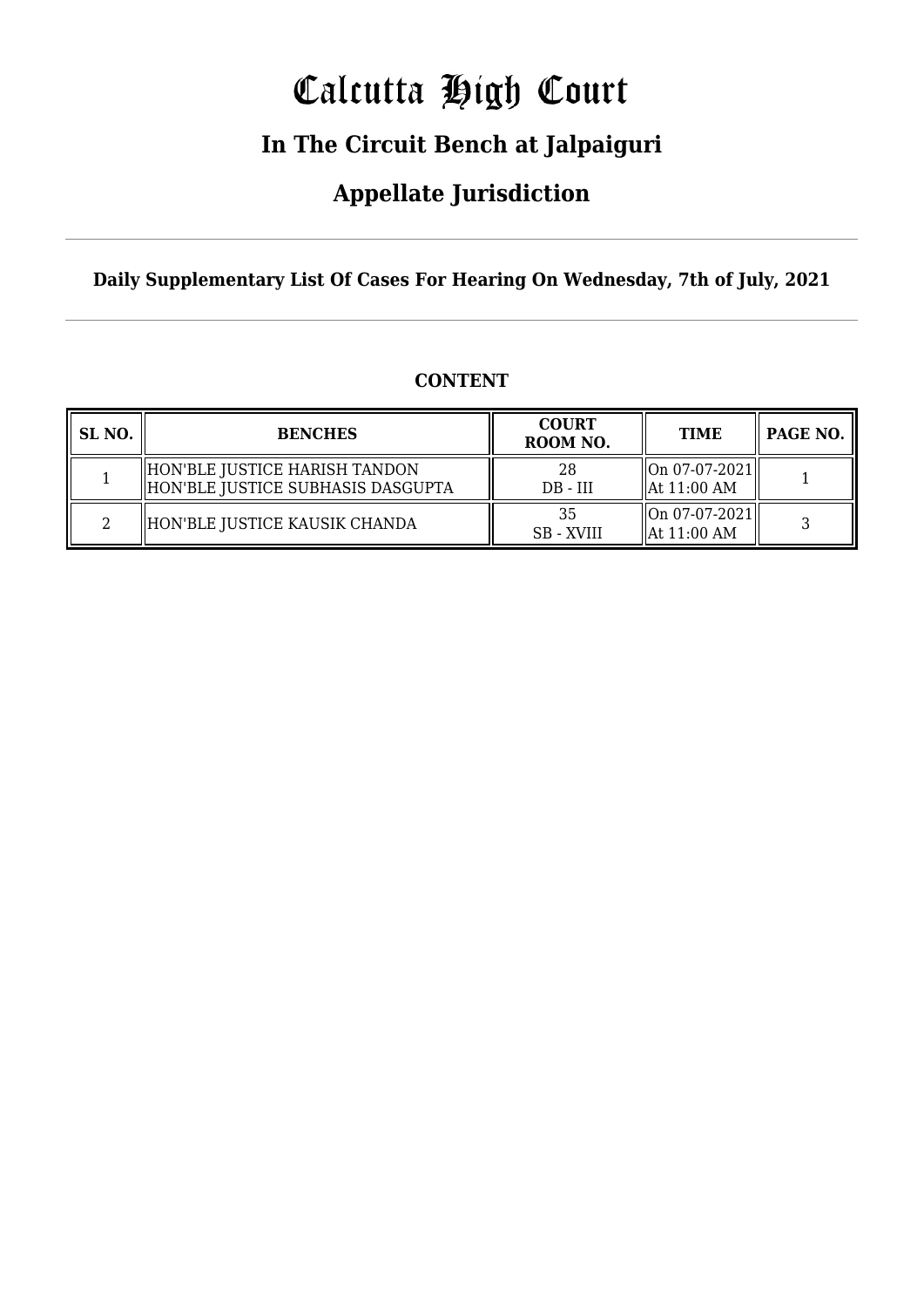

## Calcutta High Court **In The Circuit Bench at Jalpaiguri Appellate Side**

**DAILY CAUSELIST For Wednesday The 7th July 2021**

**COURT NO. 28**

**DIVISION BENCH (DB - III)**

**AT 11:00 AM**

**HON'BLE JUSTICE HARISH TANDON HON'BLE JUSTICE SUBHASIS DASGUPTA (VIA VIDEO CONFERENCE)**

**FROM PRINCIPAL BENCH**

#### **APPLICATION FOR ANTICIPATORY BAIL**

| $\mathbf{1}$       | CRM/405/2021<br>(08.07.2021) | SURABHI JAIN AND ORS<br>VS<br>THE STATE OF WEST<br><b>BENGAL</b>                                                 | SIDHI SETHIA                           |  |  |
|--------------------|------------------------------|------------------------------------------------------------------------------------------------------------------|----------------------------------------|--|--|
| IA NO: CRAN/1/2021 |                              |                                                                                                                  |                                        |  |  |
| 2                  | CRM/661/2021                 | MITHUN DAS AND ORS<br>VS <sub>1</sub><br>THE STATE OF WEST<br>BENGAL                                             | HILLOL SAHA<br><b>PODDER</b>           |  |  |
| 3                  | CRM/694/2021                 | JAYDEB PAUL AND ORS<br><b>VS</b><br>THE STATE OF WEST<br>BENGAL                                                  | <b>JAYDEEP KANTA</b><br><b>BHOWMIK</b> |  |  |
| 4                  | CRM/698/2021                 | AMULYA BARMAN AND ANR<br><b>VS</b><br>THE STATE OF WEST<br><b>BENGAL</b>                                         | <b>HILLOL SAHA</b><br><b>PODDER</b>    |  |  |
| 5                  | CRM/699/2021                 | DILIP BARMAN AND ORS<br><b>VS</b><br>THE STATE OF WEST<br><b>BENGAL</b>                                          | <b>HILLOL SAHA</b><br><b>PODDER</b>    |  |  |
| 6                  | CRM/700/2021                 | <b>GOVINDA SARKAR</b> @<br>GOVINDA KIRTANIA AND<br><b>ORS</b><br><b>VS</b><br>THE STATE OF WEST<br><b>BENGAL</b> | JAYDEEP KANTA<br><b>BHOWMIK</b>        |  |  |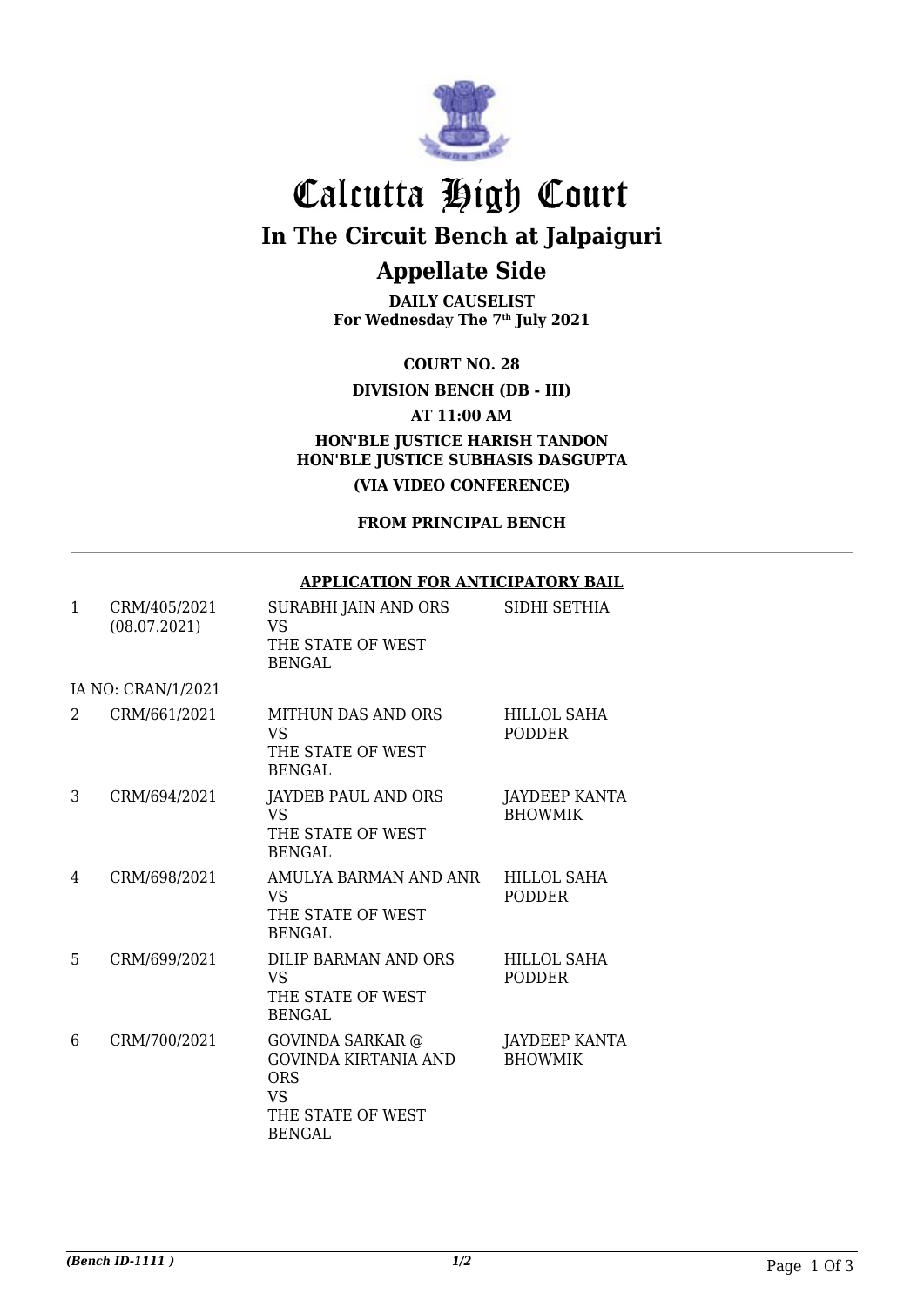| 7  | CRM/701/2021                    | MOSTAFA MIYA AND ANR<br>VS<br>THE STATE OF WEST<br><b>BENGAL</b>                          | HILLOL SAHA<br><b>PODDER</b>                       |
|----|---------------------------------|-------------------------------------------------------------------------------------------|----------------------------------------------------|
| 8  | CRM/702/2021                    | SAMSUDDIN MIA @ BABU<br><b>AND ORS</b><br><b>VS</b><br>THE STATE OF WEST<br><b>BENGAL</b> | <b>HILLOL SAHA</b><br><b>PODDER</b>                |
| 9  | CRM/710/2021                    | SURANJIT SARKAR<br><b>VS</b><br>State of West Bengal                                      | KUSHAL KUMAR<br><b>MUKHERJEE</b>                   |
| 10 | CRM/711/2021                    | KIRAN CHANDRA HALDAR<br>@ KIRAN HALDAR<br><b>VS</b><br>State of West Bengal               | <b>SHAHAN SHAH</b>                                 |
| 11 | CRM/713/2021                    | <b>BIRAJ CHANDRA PAUL</b><br><b>VS</b><br>State of West Bengal                            | <b>BAIDURYA GHOSAL</b>                             |
|    |                                 | <b>APPLICATION FOR BAIL</b>                                                               |                                                    |
| 12 | CRM/650/2021                    | KASIMUDDIN MD.<br><b>VS</b><br>STATE OF WEST BENGAL                                       | <b>DEBORSHI DHAR</b>                               |
| 13 | CRM/651/2021                    | SANTOSH BARMAN<br><b>VS</b><br>STATE OF WEST BENGAL                                       | <b>DEBORSHI DHAR</b>                               |
| 14 | CRM/655/2021                    | NARATTAM MANDAL<br><b>VS</b><br><b>STATE OF WEST BENGAL</b>                               | <b>DEBORSHI DHAR</b>                               |
| 15 | CRM/697/2021                    | PARI CHAND ORAON<br>VS<br>THE STATE OF WEST<br><b>BENGAL</b>                              | DEBAJIT KUNDU                                      |
|    |                                 | <b>APPLICATION</b>                                                                        |                                                    |
| 16 |                                 | IA NO. CRAN/1/2021 AWDHESH KUMAR SINGH<br>Vs<br>UNION OF INDIA AND ANR                    | <b>BIJAY BIKRAM DAS</b><br><b>BIJAY BIKRAM DAS</b> |
|    | In CRM/317/2021                 |                                                                                           |                                                    |
| 17 |                                 | IA NO. CRAN/1/2021 RAMESH MANJU BISHNOI@<br>RAMESH MANJU BISHNOY@                         | PRITAM ROY<br>PRITAM ROY                           |
|    | (13.07.2021)<br>In CRM/497/2021 | RAMESH KUMAR BISHNOI<br>Vs<br>THE STATE OF WEST<br><b>BENGAL</b>                          |                                                    |